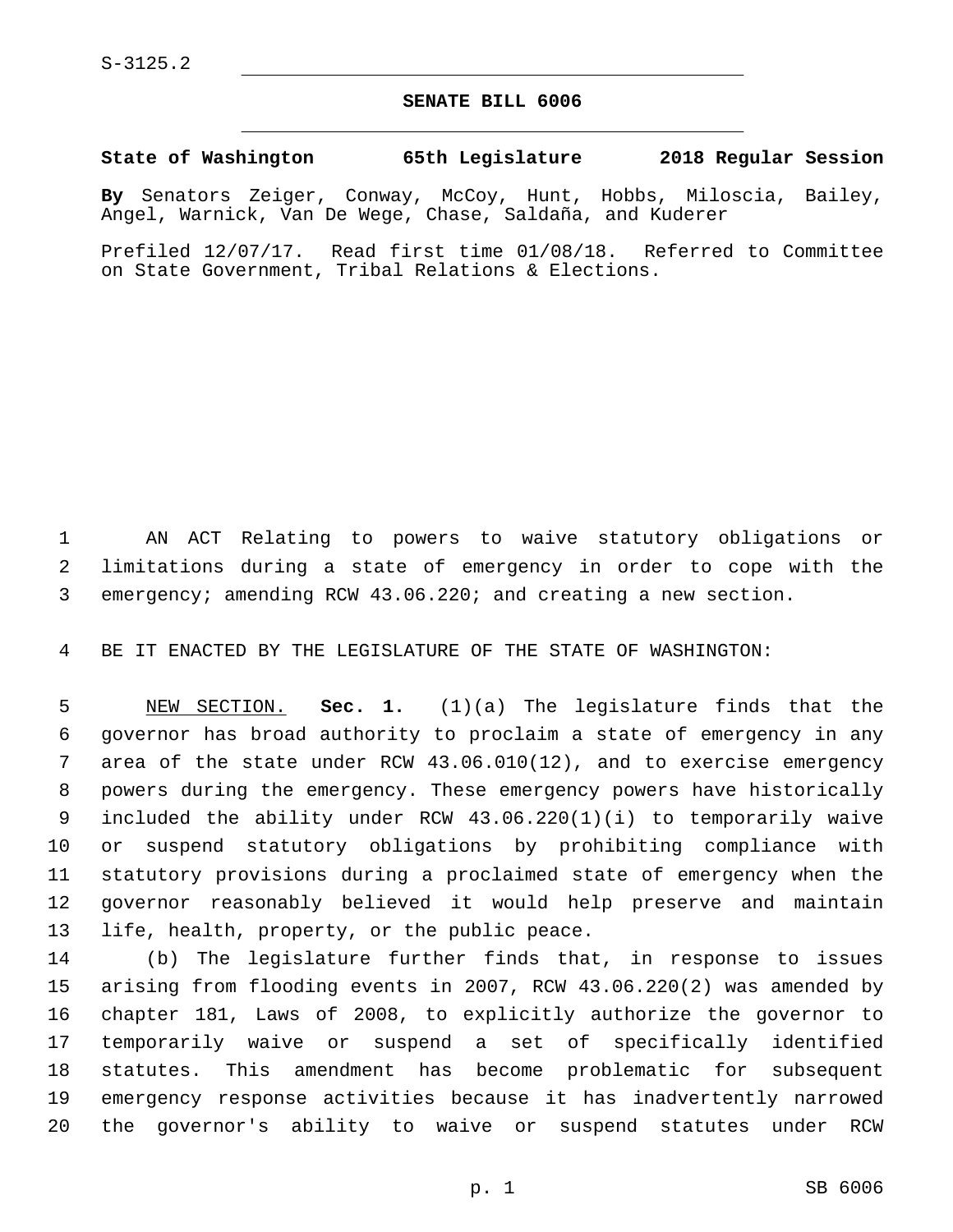43.06.220(1)(i) by issuing orders temporarily prohibiting compliance with statutes not expressly identified in RCW 43.06.220(2).

 (2) The legislature intends to allow the governor to immediately respond during a proclaimed state of emergency by temporarily waiving or suspending other statutory obligations or limitations prescribing the procedures for conduct of state business, or the orders, rules, or regulations of any state agency, if strict compliance would in any way prevent, hinder, or delay necessary action in coping with the 9 emergency.

 **Sec. 2.** RCW 43.06.220 and 2008 c 181 s 1 are each amended to 11 read as follows:

 (1) The governor after proclaiming a state of emergency and prior to terminating such, may, in the area described by the proclamation 14 issue an order prohibiting:

 (a) Any person being on the public streets, or in the public parks, or at any other public place during the hours declared by the 17 governor to be a period of curfew;

 (b) Any number of persons, as designated by the governor, from assembling or gathering on the public streets, parks, or other open 20 areas of this state, either public or private;

 (c) The manufacture, transfer, use, possession or transportation of a molotov cocktail or any other device, instrument or object designed to explode or produce uncontained combustion;

 (d) The transporting, possessing or using of gasoline, kerosene, or combustible, flammable, or explosive liquids or materials in a glass or uncapped container of any kind except in connection with the normal operation of motor vehicles, normal home use or legitimate 28 commercial use;

 (e) The possession of firearms or any other deadly weapon by a person (other than a law enforcement officer) in a place other than 31 that person's place of residence or business;

(f) The sale, purchase or dispensing of alcoholic beverages;

 (g) The sale, purchase or dispensing of other commodities or goods, as he or she reasonably believes should be prohibited to help 35 preserve and maintain life, health, property or the public peace;

 (h) The use of certain streets, highways or public ways by the 37 public; and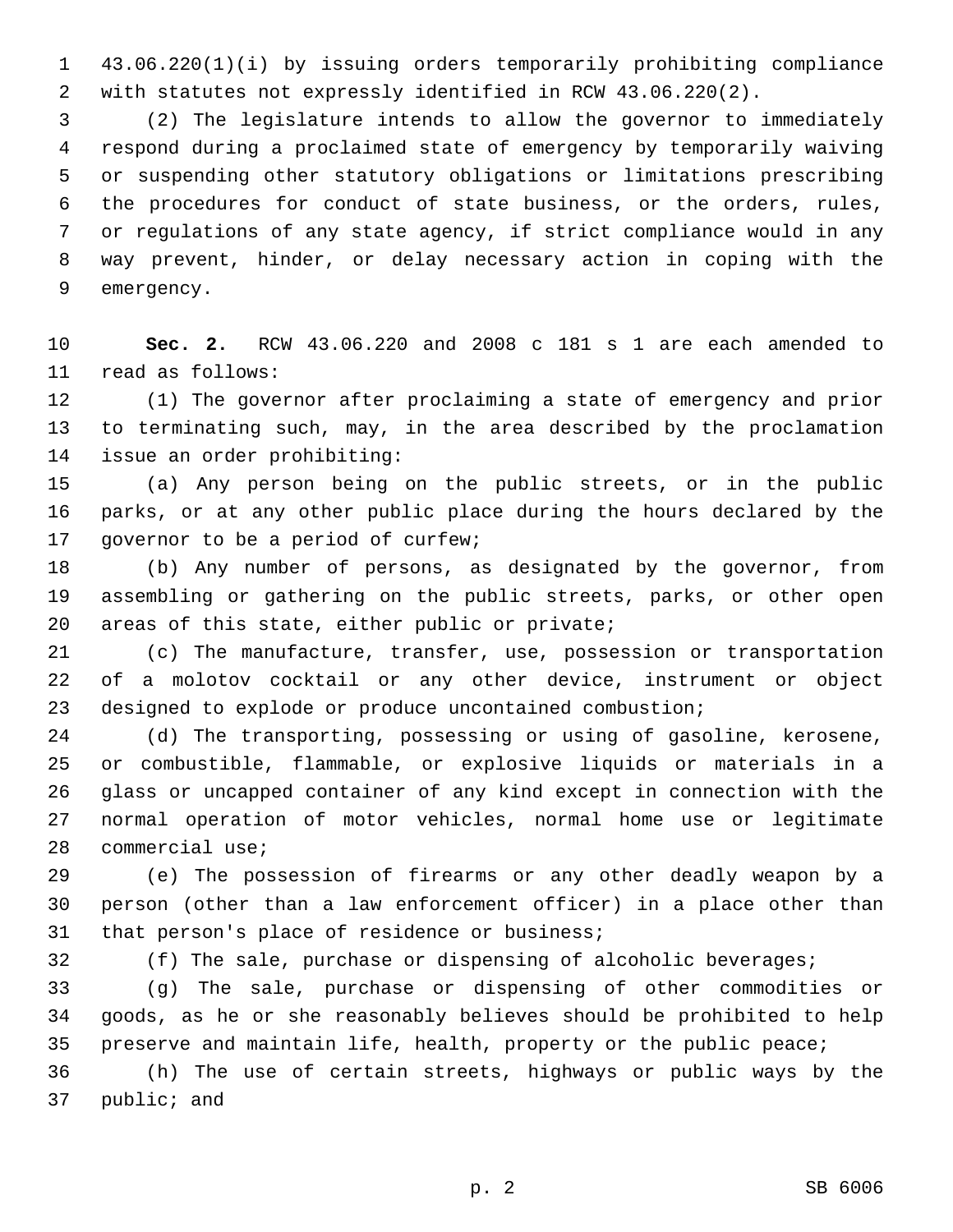(i) Such other activities as he or she reasonably believes should be prohibited to help preserve and maintain life, health, property or 3 the public peace.

 (2) The governor after proclaiming a state of emergency and prior to terminating such may, in the area described by the proclamation, issue an order or orders concerning waiver or suspension of statutory obligations or limitations in any or all of the following areas as further specified and limited by chapter 181, Laws of 2008:

(a) Liability for participation in interlocal agreements;

 (b) Inspection fees owed to the department of labor and 11 industries;

(c) Application of the family emergency assistance program;

 (d) Regulations, tariffs, and notice requirements under the jurisdiction of the utilities and transportation commission;

 (e) Application of tax due dates and penalties relating to 16 collection of taxes; ((and))

17 (f) Permits for industrial, business, or medical uses of alcohol<sub>i</sub> and

 (g) Such other statutory and regulatory obligations or limitations prescribing the procedures for conduct of state business, 21 or the orders, rules, or regulations of any state agency if strict 22 compliance with the provision of any statute, order, rule, or 23 regulation would in any way prevent, hinder, or delay necessary action in coping with the emergency, unless (i) authority to waive or suspend a specific statutory or regulatory obligation or limitation has been expressly granted to another statewide elected official, or 27 (ii) the waiver or suspension would conflict with federal requirements that are a prescribed condition to the allocation of federal funds to the state. The governor shall give as much notice as practical to legislative leadership and impacted local governments 31 when issuing orders under this subsection  $(2)(q)$ .

 (3) In imposing the restrictions provided for by RCW 43.06.010, and 43.06.200 through 43.06.270, the governor may impose them for such times, upon such conditions, with such exceptions and in such areas of this state he or she from time to time deems necessary.

 (4) At any time, the legislature by concurrent resolution may require the governor to terminate an order or orders concerning waiver or suspension of statutory obligations or limitations under subsection (2) of this section.